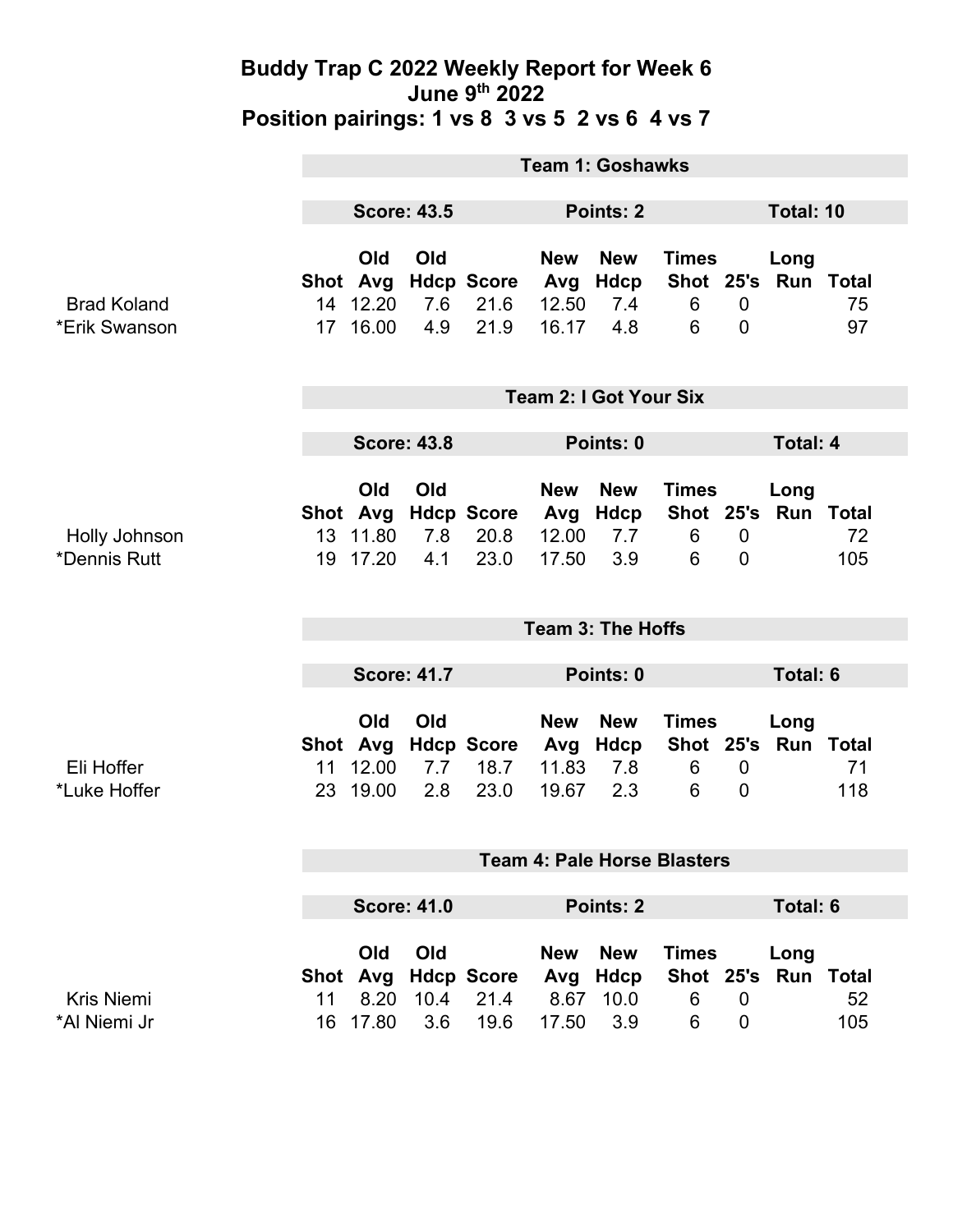### **Buddy Trap C 2022 Weekly Report for Week 6 June 9th 2022 Position pairings: 1 vs 8 3 vs 5 2 vs 6 4 vs 7**

|                       | <b>Team 5: Mormon Musketman</b> |                 |     |                           |                   |                    |                           |                  |                       |                    |
|-----------------------|---------------------------------|-----------------|-----|---------------------------|-------------------|--------------------|---------------------------|------------------|-----------------------|--------------------|
|                       | <b>Score: 42.8</b>              |                 |     | Points: 2                 |                   |                    |                           |                  | <b>Total: 8</b>       |                    |
|                       |                                 |                 |     |                           |                   |                    |                           |                  |                       |                    |
|                       | Shot                            | Old<br>Avg      | Old | <b>Hdcp Score</b>         | <b>New</b><br>Avg | <b>New</b><br>Hdcp | <b>Times</b><br>Shot 25's |                  | Long<br>Run           | <b>Total</b>       |
| *Joe Louiselle        | 19                              | 16.80           | 4.3 | 23.0                      | 17.17             | 4.1                | 6                         | $\mathbf 0$      |                       | 103                |
| <b>Tom Louiselle</b>  | 17 <sup>17</sup>                | 19.00           | 2.8 | 19.8                      | 18.67             | 3.0                | 6                         | $\overline{0}$   |                       | 112                |
|                       |                                 |                 |     |                           |                   |                    |                           |                  |                       |                    |
|                       | Team 6: Eagle Eye Phillippi     |                 |     |                           |                   |                    |                           |                  |                       |                    |
|                       | <b>Score: 44.4</b>              |                 |     | Points: 2                 |                   |                    | <b>Total: 6</b>           |                  |                       |                    |
|                       |                                 |                 |     |                           |                   |                    |                           |                  |                       |                    |
|                       |                                 | Old<br>Shot Avg | Old | <b>Hdcp Score</b>         | <b>New</b><br>Avg | <b>New</b><br>Hdcp | <b>Times</b>              |                  | Long<br>Shot 25's Run | <b>Total</b>       |
| *DeEon Phillippi      | 16                              | 14.80           | 5.7 | 21.7                      | 15.00             | 5.6                | 6                         | $\mathbf 0$      |                       | 90                 |
| Margaret Phillippi    | 18                              | 16.40           | 4.6 | 22.6                      | 16.67             | 4.4                | 6                         | $\mathbf 0$      |                       | 100                |
|                       |                                 |                 |     |                           |                   |                    |                           |                  |                       |                    |
|                       | <b>Team 7: Pringlenators</b>    |                 |     |                           |                   |                    |                           |                  |                       |                    |
|                       | <b>Score: 38.6</b>              |                 |     | Points: 0                 |                   |                    |                           | <b>Total: 2</b>  |                       |                    |
|                       |                                 |                 |     |                           |                   |                    |                           |                  |                       |                    |
|                       |                                 | Old             | Old |                           | <b>New</b>        | <b>New</b>         | <b>Times</b>              |                  | Long                  |                    |
| <b>Elijah Pringle</b> | Shot Avg<br>11                  | 16.40           | 4.6 | <b>Hdcp Score</b><br>15.6 | Avg<br>15.50      | Hdcp<br>5.3        | Shot 25's<br>6            | $\boldsymbol{0}$ | Run                   | <b>Total</b><br>93 |
| *Lori Pringle         |                                 | 18 14.80        | 5.7 | 23.0                      | 15.33             | 5.4                | 6                         | $\overline{0}$   |                       | 92                 |
|                       |                                 |                 |     |                           |                   |                    |                           |                  |                       |                    |
|                       | Team 8: League average          |                 |     |                           |                   |                    |                           |                  |                       |                    |
|                       |                                 |                 |     |                           |                   |                    |                           |                  |                       |                    |
|                       | <b>Score: 42.3</b>              |                 |     | Points: 0                 |                   |                    |                           |                  | <b>Total: 6</b>       |                    |
|                       |                                 | Old             | Old |                           | <b>New</b>        | <b>New</b>         | <b>Times</b>              |                  | Long                  |                    |
|                       |                                 |                 |     | Shot Avg Hdcp Score       |                   | Avg Hdcp           |                           |                  | Shot 25's Run Total   |                    |
|                       |                                 |                 |     |                           |                   |                    | $\mathbf 0$               | $\overline{0}$   |                       | $\mathbf 0$        |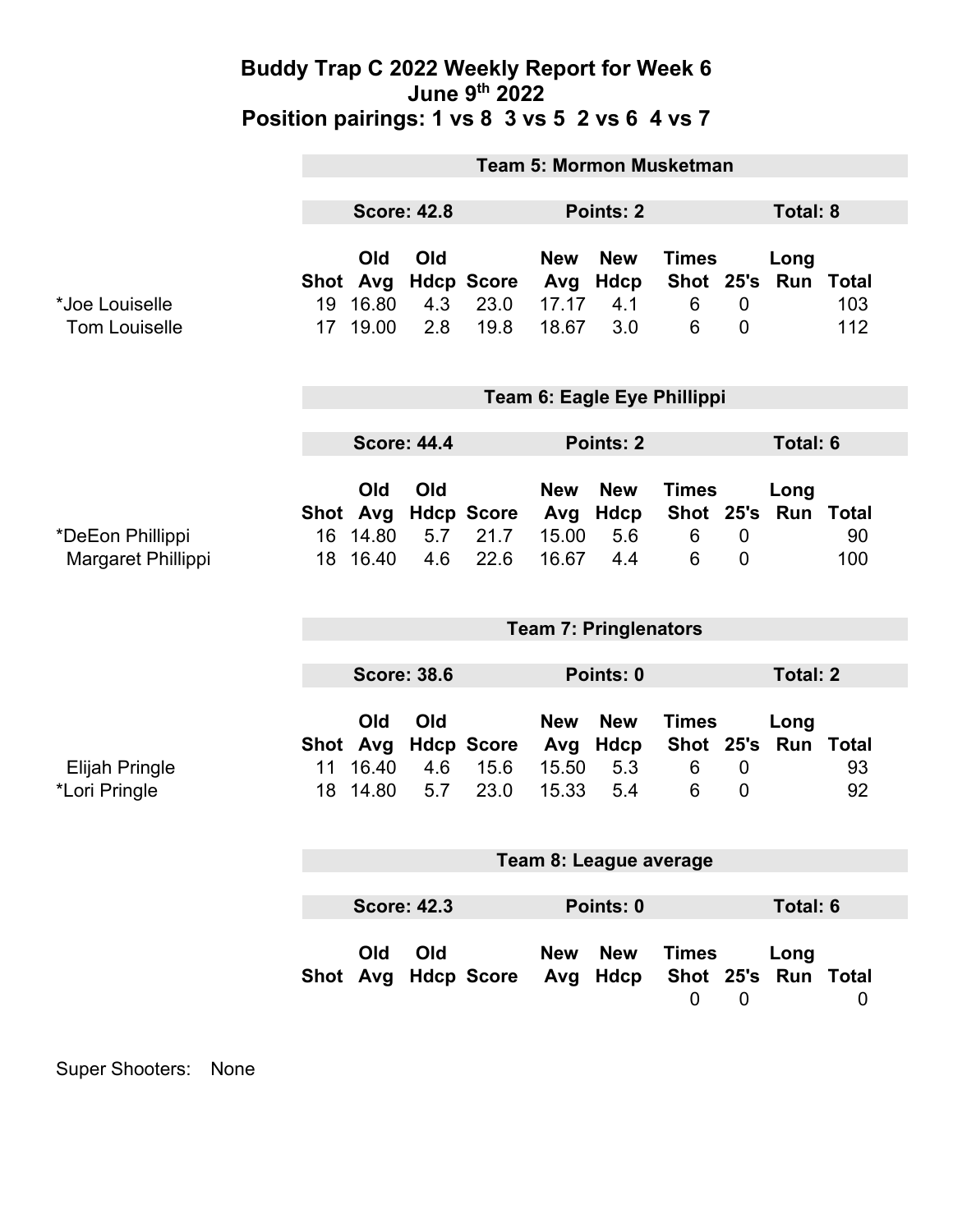## **Buddy Trap C 2022 Weekly Report for Week 6 June 9th 2022 Position pairings: 1 vs 8 3 vs 5 2 vs 6 4 vs 7**

# **Buddy Trap C 2022 Team Standings through week 6**

| Team 1 | <b>Goshawks</b>            | 10.0 | <b>WINNER OF THE FIRST 3RD</b> |
|--------|----------------------------|------|--------------------------------|
| Team 5 | <b>Mormon Musketman</b>    | 8.0  |                                |
| Team 8 | League average             | 6.0  |                                |
| Team 6 | <b>Eagle Eye Phillippi</b> | 6.0  |                                |
| Team 4 | <b>Pale Horse Blasters</b> | 6.0  |                                |
| Team 3 | The Hoffs                  | 6.0  |                                |
| Team 2 | I Got Your Six             | 4.0  |                                |
| Team 7 | <b>Pringlenators</b>       | 2.0  |                                |